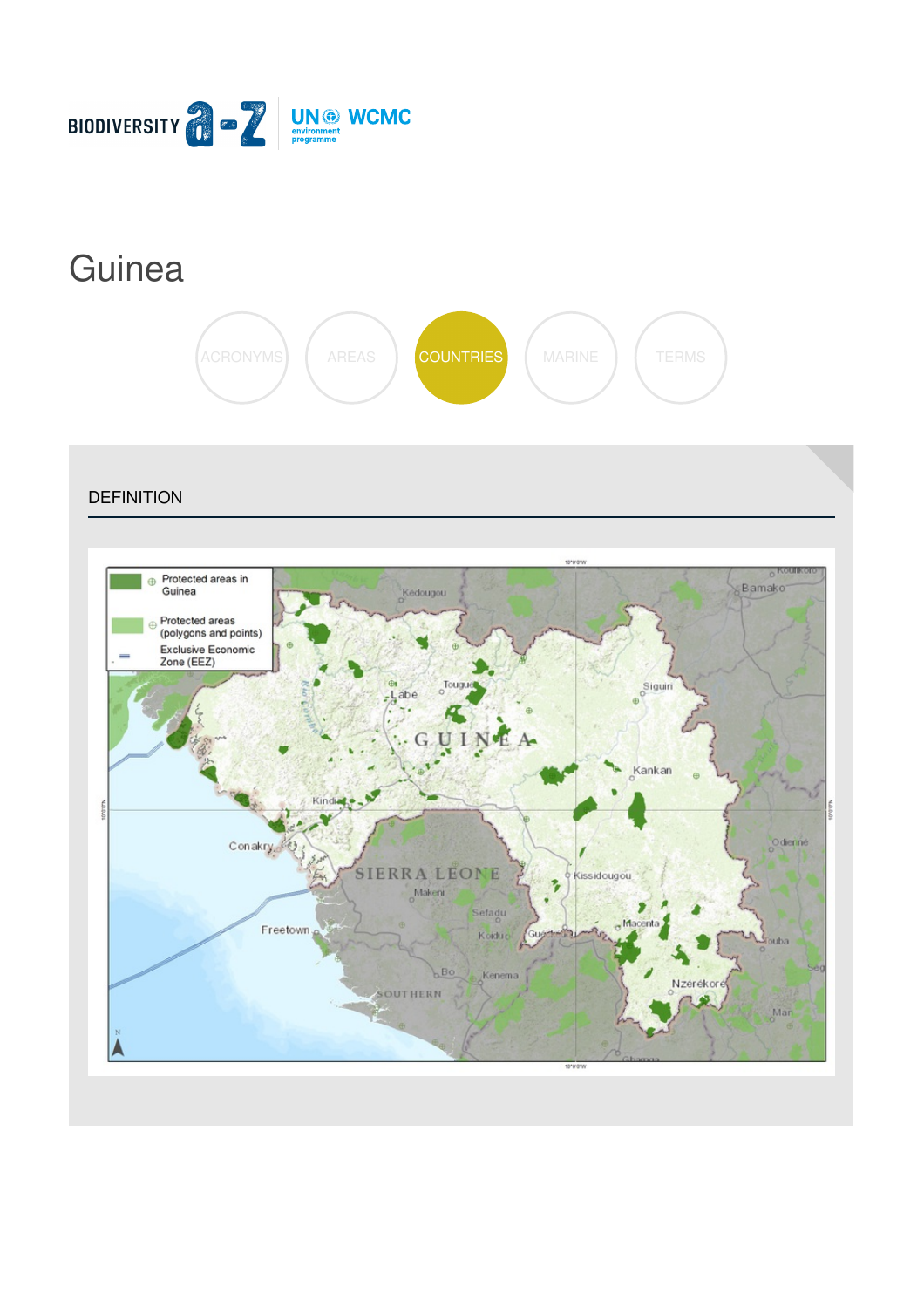## [PROTECTED](javascript:void(0)) AREAS

| Protected areas designated under international conventions and agreements |   |  |
|---------------------------------------------------------------------------|---|--|
| <b>World Heritage sites</b>                                               |   |  |
| Natural                                                                   |   |  |
| Cultural                                                                  |   |  |
| Mixed                                                                     |   |  |
| Ramsar sites (Wetlands of International Importance)                       | ✔ |  |
| <b>Man and the Biosphere Reserves</b>                                     | ✔ |  |
| <b>National-level protected areas</b>                                     |   |  |
| <b>IUCN Protected Area Management Categories</b>                          | ✔ |  |
| $l$ a                                                                     | ✔ |  |
| $\underline{\mathsf{lb}}$                                                 |   |  |
| Щ                                                                         | ✔ |  |
| Ш                                                                         |   |  |
| <u>IV</u>                                                                 |   |  |
| $\underline{\mathsf{V}}$                                                  |   |  |
| $\underline{V}$                                                           |   |  |
| Not Assigned or Not Reported                                              | ✔ |  |

### BIODIVERSITY [DESIGNATIONS](javascript:void(0))

Biodiversity designations represent the sites or regions that have been identified as important for biodiversity conservation due to their biological uniqueness or the high threat that they face. A plethora of different approaches have been promoted by conservation organisations and researchers in order to guide decisions about where to invest in biodiversity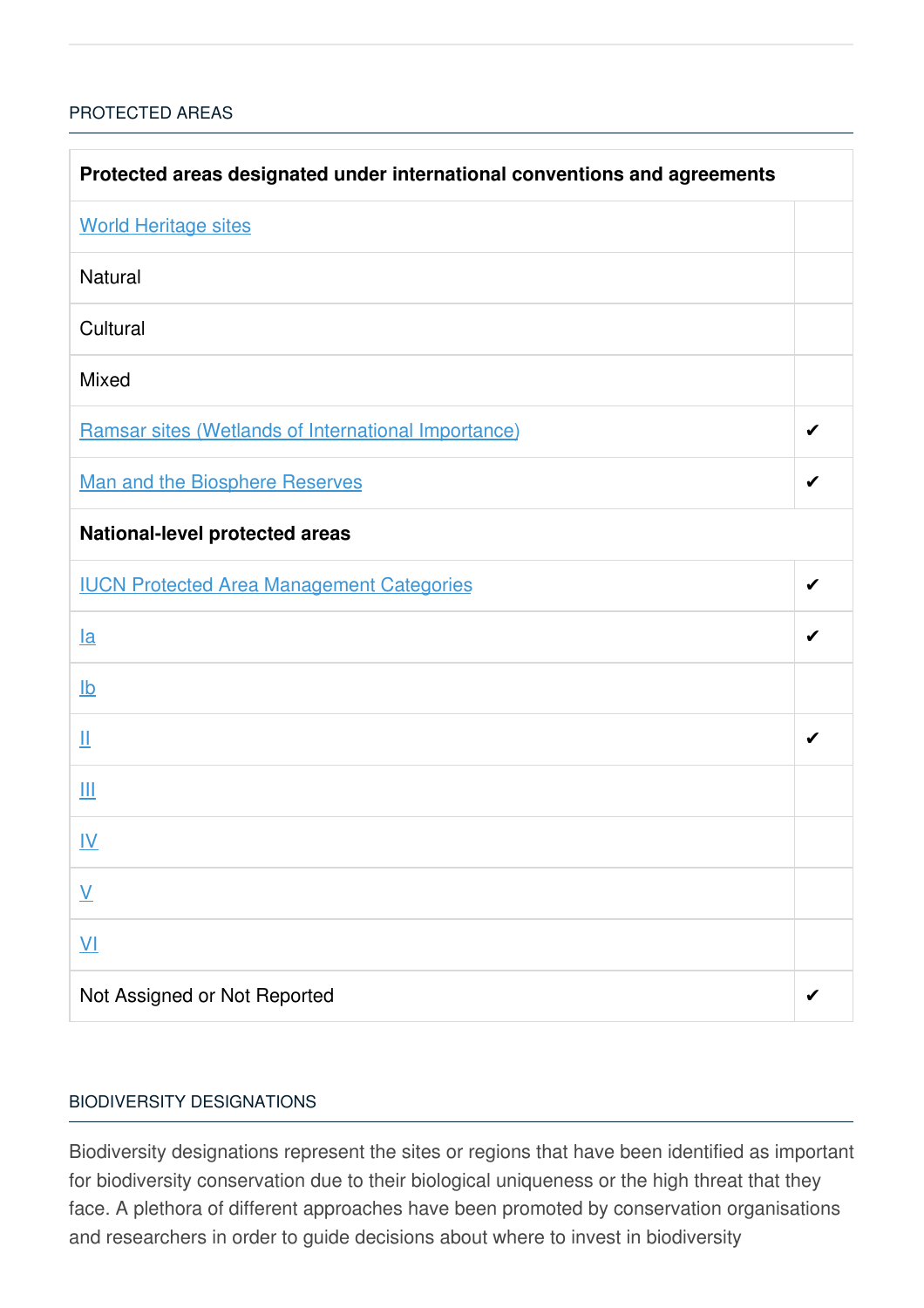conservation. These approaches use globally consistent criteria and available data in order to identify and classify sites. The designations themselves do not confer protected area status, but many of the sites identified may partly or fully overlap with a protected area designation on-ground.

| <b>Key Biodiversity Areas</b>             | ✔ |
|-------------------------------------------|---|
| <b>Alliance for Zero Extinction Sites</b> | ✔ |
| <b>Crisis Ecoregions</b>                  | ✔ |
| <b>Centres of Plant Diversity</b>         | ✔ |
| <b>Endemic Bird Areas</b>                 | ✔ |
| <b>Global 200 Ecoregions</b>              | ✔ |
| <b>High Biodiversity Wilderness Areas</b> |   |
| <b>Intact Forest Landscapes</b>           |   |
| <b>Last of the Wild</b>                   | ✔ |

## [CONVENTIONS](javascript:void(0)) AND TREATIES

Important conventions and multi-lateral agreements that relate to biodiversity and the environment.

| <b>Convention on Biological Diversity (CBD)</b>                                                   | <b>Ratification</b>         |
|---------------------------------------------------------------------------------------------------|-----------------------------|
| <b>Convention on International Trade in Endangered Species of Wild Fauna</b><br>and Flora (CITES) | Accession                   |
| <b>Convention on the Conservation of Migratory Species of Wild Animals</b><br>(CMS)               | Party                       |
| <b>International Convention for the Regulation of Whaling (ICRW)</b>                              |                             |
| <b>International Plant Protection Convention (IPPC)</b>                                           | Contracting<br>party        |
| <b>International Convention for the Prevention of Pollution from Ships</b>                        | $I-II$ ; $III$ ; $IV$ ; $V$ |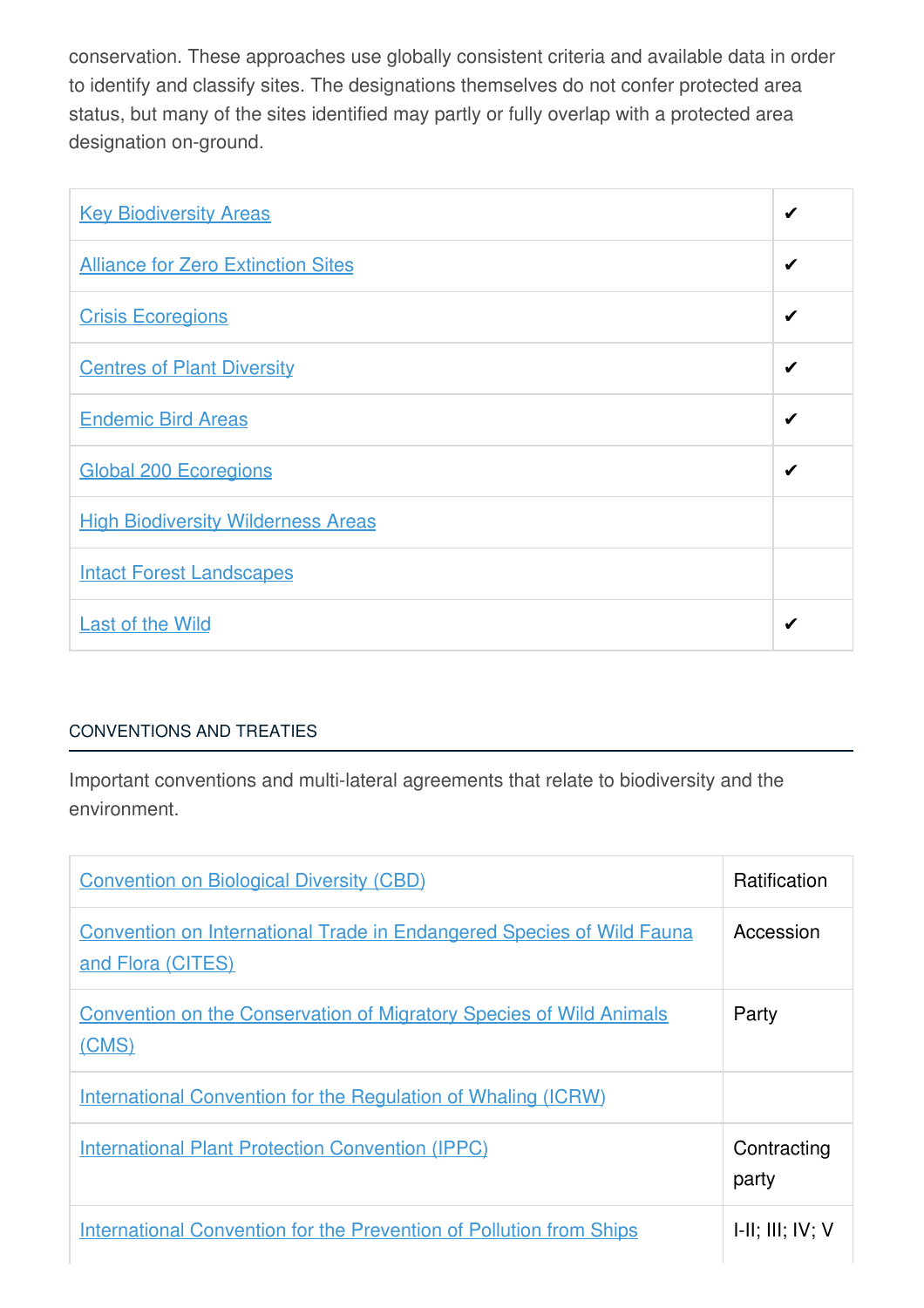| (MARPOL Convention)                                                                               |                     |
|---------------------------------------------------------------------------------------------------|---------------------|
| <b>International Treaty on Plant Genetic Resources for Food and Agriculture</b><br>(Plant Treaty) | Approval            |
| <b>Convention on Wetlands of International Importance (Ramsar Convention)</b>                     | Entry into<br>force |
| United Nations Convention on the Law of the Sea (UNCLOS)                                          | Ratification        |
| Chapter XXI 3. Convention on Fishing and Conservation of the Living<br>Resources of the High Seas |                     |
| <b>World Heritage Convention</b>                                                                  | Ratification        |
| <b>Antarctic Treaty</b>                                                                           |                     |

#### OTHER [MEMBERSHIP](javascript:void(0))

| <b>Arctic Council</b>               |        |
|-------------------------------------|--------|
| International Maritime Organisation | Member |
| <b>IPBES</b>                        |        |
| <b>IPCC</b>                         | Member |
| <b>OECD</b>                         |        |

#### [REFERENCES](javascript:void(0)) & WEBSITE